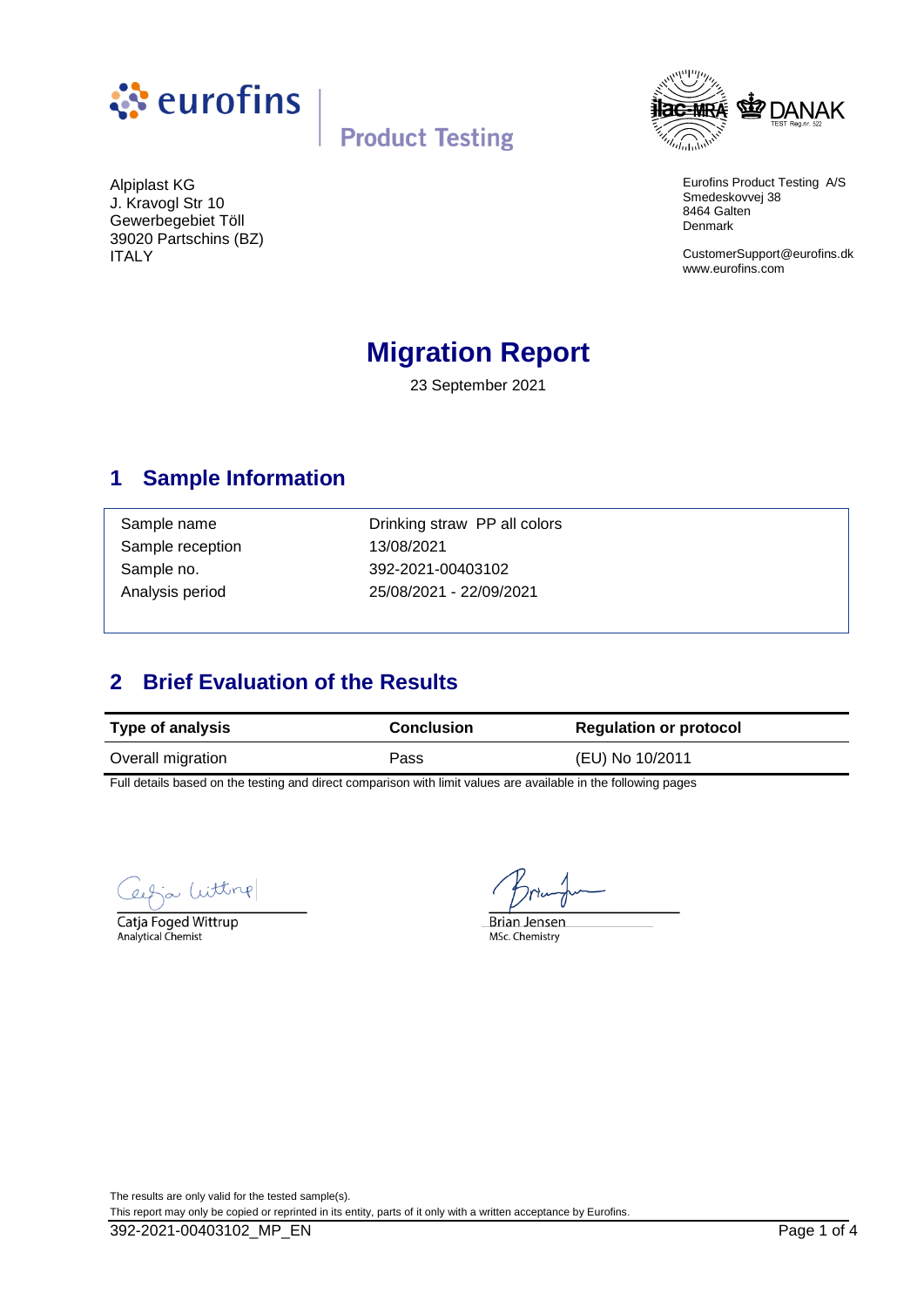



# **3 Applied Test Methods**

#### **3.1 General Test References**

| <b>Method</b>         | <b>Parameter</b>                      | Analysis principle                                    | <b>LOD</b>             | $Um(\%)$ |
|-----------------------|---------------------------------------|-------------------------------------------------------|------------------------|----------|
| NMKL 86¤ <sup>1</sup> | Aerobic Plate Count 30°C              | E-Cultural technique<br>(non-chromogenic media)       | 10 $ctu/g$             |          |
| NMKL 98¤ <sup>1</sup> | Yeasts & Moulds                       | E-Cultural technique<br>(non-chromogenic media)       | 10 $ctu/g$             |          |
| EN 1186-3:2002        | Preparation for migration             | Exposure to 3% acetic acid by total<br>immersion      |                        |          |
| EN 1186-1:2002        | Overall migration into 3% acetic acid | Gravimetry                                            | 1 $mq/dm^2$            | 20%      |
| EN 1186-3:2002        | Preparation for migration             | Exposure to 50% ethanol by total<br>immersion         |                        |          |
| EN 1186-1:2002        | Overall migration into 50% ethanol    | Gravimetry                                            | 1 mg/dm <sup>2</sup>   | 20%      |
| EN 1186-3:2002        | Preparation for migration             | Exposure to demineralised water by<br>total immersion |                        |          |
| EN 1186-1:2002        | Overall migration into water          | Gravimetry                                            | 1 mg/dm <sup>2</sup>   | 20%      |
| EN 1186-2:2002        | Preparation for migration             | Exposure to olive oil by total immersion              |                        |          |
| EN 1186-1:2002        | Overall migration into olive oil      | Gravimetry                                            | $2$ mg/dm <sup>2</sup> | 30%      |

#### **3.2 Test Conditions**

| <b>Simulant</b>     | <b>Technique</b> | Area exposed         | <b>Volume</b><br>(Simulant) | <b>Migration Conditions</b> |
|---------------------|------------------|----------------------|-----------------------------|-----------------------------|
|                     |                  | $\lceil dm^2 \rceil$ | [ML]                        |                             |
| 3% acetic acid      | Immersion        | 1.95                 | 100                         | 24 Hours at 40°C            |
| 50% ethanol         | Immersion        | 1.95                 | 100                         | 24 Hours at 40°C            |
| Demineralised water | Immersion        | 1.95                 | 100                         | 24 Hours at 40°C            |
| Olive oil           | Immersion        | 1.95                 | 100                         | 24 Hours at 40°C            |

l

Um(%): The expanded uncertainty Um(%) equals 2 x RSD%. For further information please visit www.eurofins.dk/uncertainty The results are only valid for the tested sample(s).

```
This report may only be copied or reprinted in its entity, parts of it only with a written acceptance by Eurofins.
```
<sup>1</sup> Eurofins Steins Laboratorium A/S : DS EN ISO/IEC 17025 DANAK 222

<sup>\*:</sup> Not accredited ¤: Internal test method

LOD: Limit of detection LOQ: Limit of quantification

<sup>&</sup>lt;: Less than n.d: Not detected >: Greater than n.m: Not measurable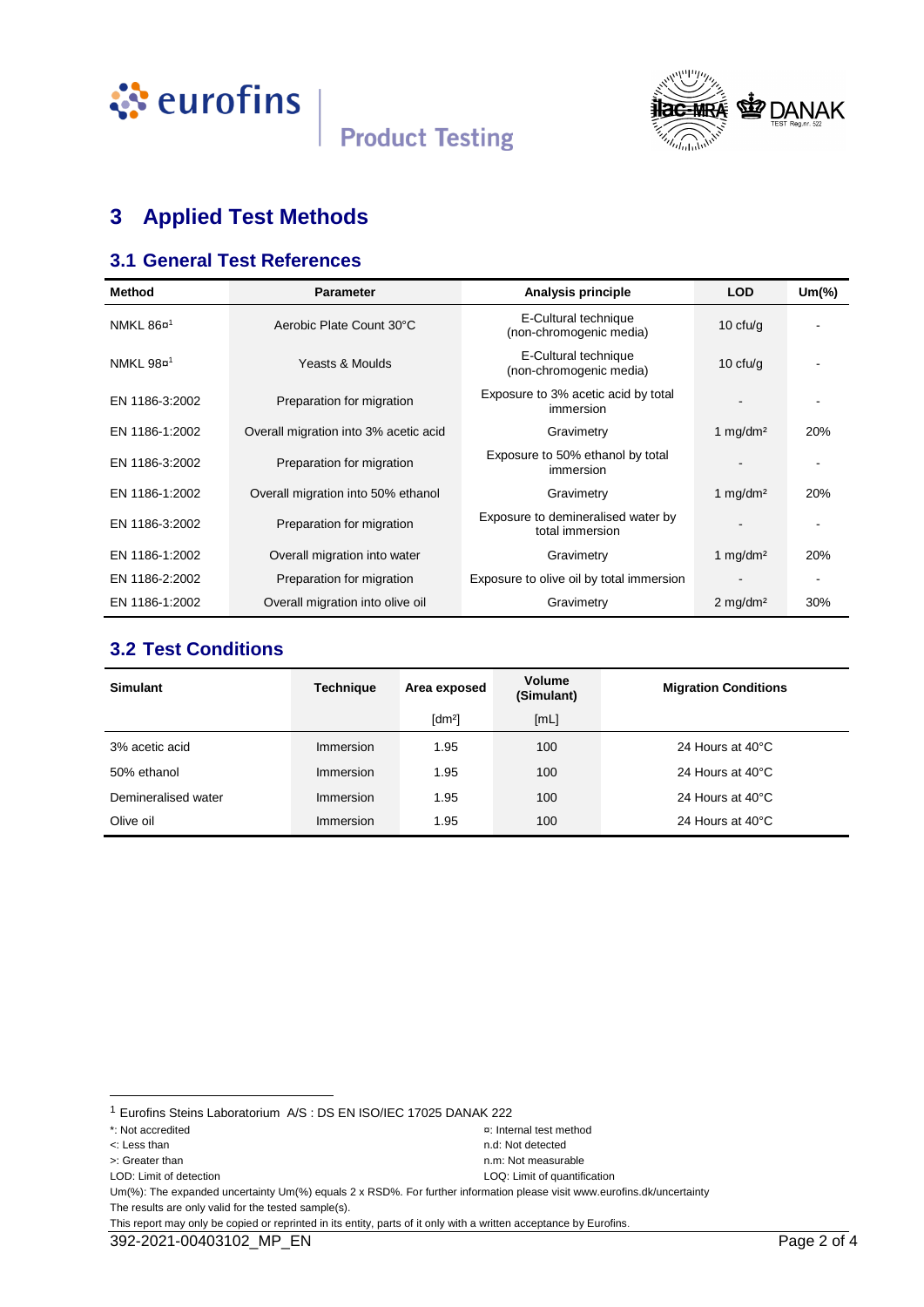



#### **4 Results**

#### **4.1 Overall migration**

| <b>Simulant</b>            | Single determinations |                       |                       | Average               | <b>OML</b> value      |
|----------------------------|-----------------------|-----------------------|-----------------------|-----------------------|-----------------------|
|                            | [mg/dm <sup>2</sup> ] | [mg/dm <sup>2</sup> ] | [mg/dm <sup>2</sup> ] | [mg/dm <sup>2</sup> ] | [mg/dm <sup>2</sup> ] |
| 3% acetic acid             | $\leq 1$              | < 1                   | $<$ 1                 | < 1                   | 10                    |
| 50% ethanol                | < 1                   | < 1                   | $<$ 1                 | < 1                   | 10                    |
| <b>Demineralised water</b> | < 1                   | < 1                   | $<$ 1                 | $\lt$ 1               | 10                    |
| Olive oil                  | < 2                   | < 2                   | < 2                   | < 2                   | 10                    |

#### **4.2 Microbial Analysis**

| Parameter                  | <b>Result</b> |
|----------------------------|---------------|
|                            | [ctu/g]       |
| Aerobic Plate Count 30°C   | < 10          |
| <b>Yeasts &amp; Moulds</b> | < 10          |

#### **5 Summary and Evaluation of the Results**

The results for overall migration **are below** the threshold value of 10 mg/dm².

Consequently, the product tested **complies** with the requirements in Commission Regulation (EU) No 10/2011 with amendments up to and including Commission Regulation (EU) 2020/1245 on plastic materials and articles intended to come into contact with food for the above mentioned test conditions.

#### **5.1 Decision Rules**

Eurofins Product Testing A/S, declare statement of conformity based on the "Binary Statement for Simple Acceptance Rule" described in ILAC's "Guidelines on decision Rules and Statements of Conformity" ILAC-G8:09/2019.

This means that results above the detection limit are always reported with two significant digits. Results are evaluated with the same number of significant digits as the corresponding limit values, and conformity is based on results being less than or equal to limit values.

For further information please visit www.eurofins.dk/product-testing/om-os/beslutningsregler/

\*: Not accredited ¤: Internal test method <: Less than n.d: Not detected >: Greater than next measurable than  $n \times 1$  is the measurable measurable n.m: Not measurable LOD: Limit of detection LOD: Limit of detection LOD: Limit of quantification Um(%): The expanded uncertainty Um(%) equals 2 x RSD%. For further information please visit www.eurofins.dk/uncertainty The results are only valid for the tested sample(s). This report may only be copied or reprinted in its entity, parts of it only with a written acceptance by Eurofins.